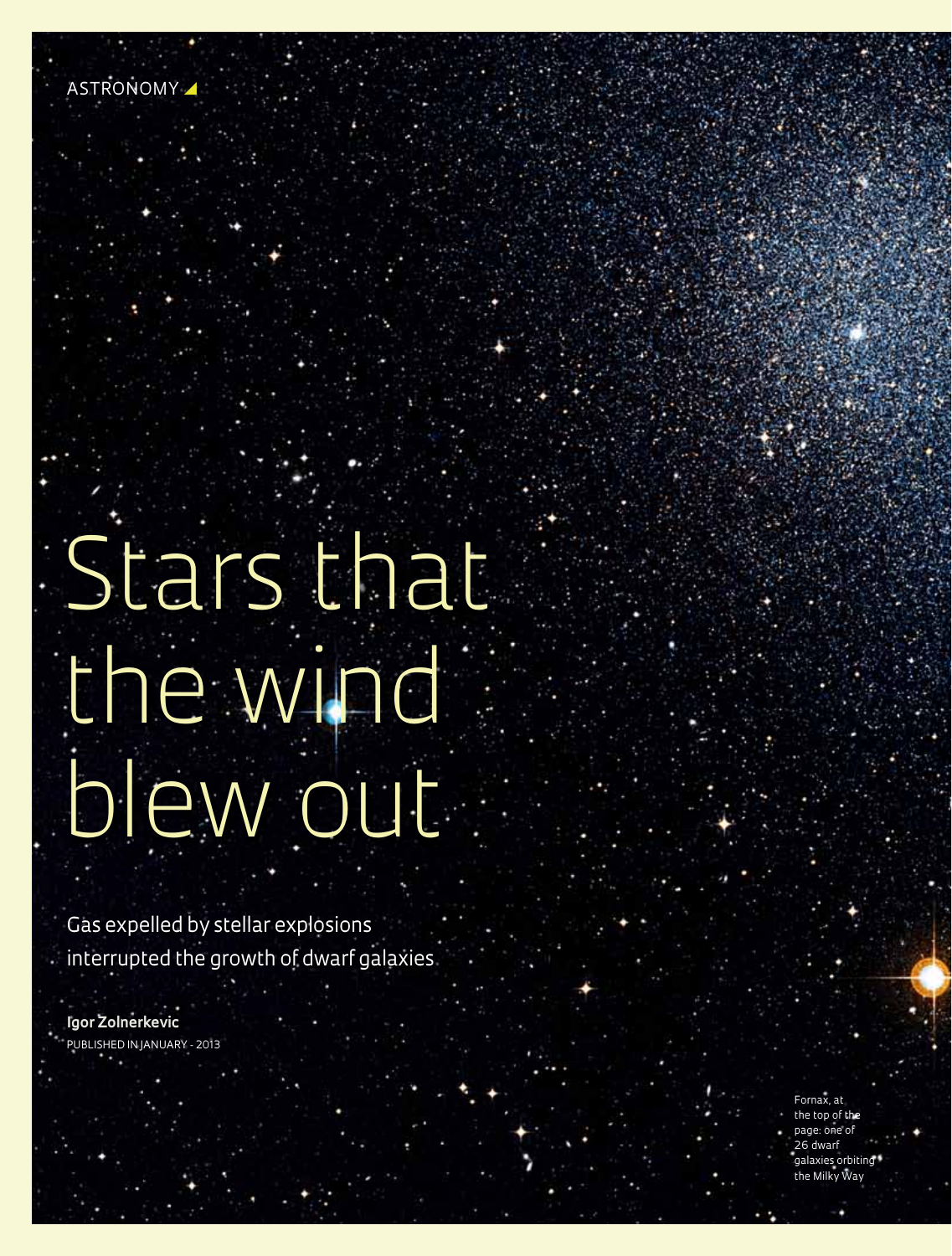**1996 There is something mysterious**<br>about the evolution of dwarf<br>galaxies. Astronomers have<br>encountered a much smaller<br>number of these small clusters of stars **here is something mysterious about the evolution of dwarf galaxies. Astronomers have encountered a much smaller than expected, given the current Big Bang theory of how the universe was formed by an explosion 13.7 billion years ago. For this reason, astronomers believe that either there is something wrong with this theory—an option increasingly less accepted by experts—or something happened during the formation of these galaxies that left them so empty of stars that even the most powerful telescopes cannot observe them.**

**In a paper recently accepted for publication in the journal Monthly Notices of the Royal Astronomical Society, a group of Brazilian astronomers presents results that strengthen the second hypothesis and describe a possible mechanism that could have prevented some dwarf galaxies from producing an abundance of stars. Through computer simulations, Diego Falceta-Gonçalves, of the University of São Paulo (USP), and Luciana Ruiz, Gustavo Lanfranchi and Anderson Caproni, of Cruzeiro do Sul University (Unicsul), propose that a series of stellar explosions that occurred at the beginning of** 

ESO / Digitized Sky Survey 2

**the formation of dwarf galaxies could have expelled almost all of the gas that would have been needed to generate new stars. As a result, stars in these dwarf galaxies are sparse.** 

**Although these explosions would have occurred more than 13 billion years ago, shortly after the creation of the universe, they may have left traces—differences in the concentrations of chemical elements within and outside galaxies—that can be checked through astronomical observations to help confirm or refute the model. "Our work explains what may have occurred both within a dwarf galaxy and between clusters of galaxies," says Lanfranchi.**

**Dwarf galaxies exist throughout the universe, orbiting larger galaxies such as ours, the Milky Way. In general, they have hundreds of millions of stars—approximately 0.1% of the total found in the Milky Way. Some still contain gas and are still capable of generating new stars. However, most contain only a group of old stars. For example, in Ursa Minor, one of the dwarf galaxies orbiting the Milky Way, the last star was born 9 billion years ago.**

**According to current cosmological theory, which indicates that the universe was created 13.7 billion years ago** 

**from an initial explosion and has been expanding ever since, dwarf galaxies were the first star clusters to form, approximately 300 million years after the Big Bang. Larger galaxies, the size of the Milky Way, began to emerge one billion years later. Astronomers are still debating whether the larger galaxies emerged from the joining together of dwarf galaxies or grew independently of them. However, everyone believes that galaxies, large or small, were created from gas that accumulated in regions of space where dark matter is concentrated.**

**Dark matter is an invisible and still unknown substance. It permeates all of space and is perceptible only because of the gravitational influence it exerts on the motion of stars and galaxies. Based on cosmological observations, there should be five to nine times more dark matter than normal matter in the Universe. Computer simulations based on the Big Bang theory suggest that larger galaxies formed precisely in areas where larger amounts of dark matter ("halos") collected.** 

**These simulations also show that each of these large halos of dark matter is surrounded by a constellation of hundreds of smaller halos, which, in principle, should have given rise to** 

**pESQUISHER**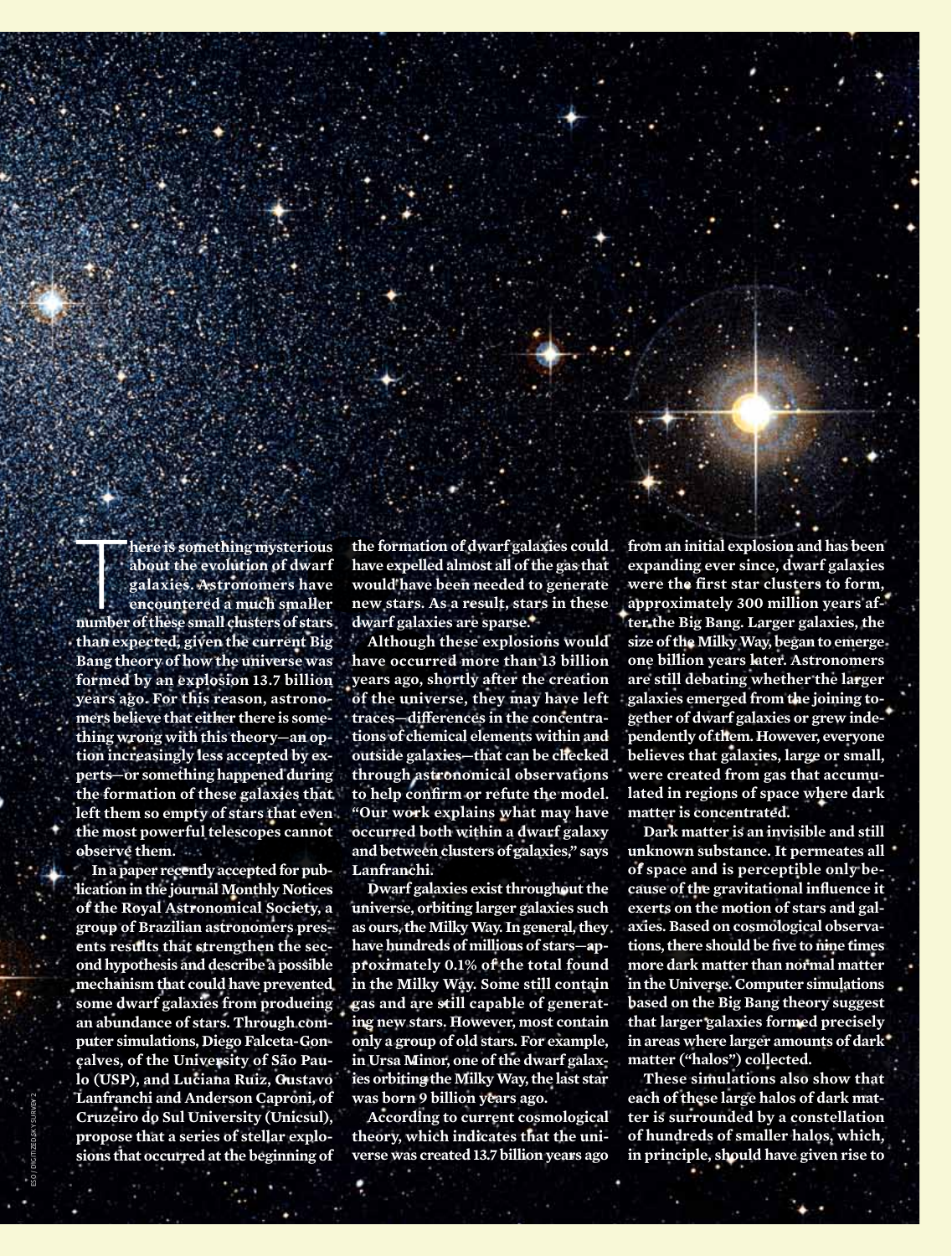dwarf galaxies. However, instead of hundreds of dwarf galaxies, only 26 have been observed orbiting the Milky Way. "According to observations and simulations, there must be hundreds of dark matter halos that never formed many stars," says Lanfranchi.

Another mystery related to dwarf galaxies is that the ratio of normal matter to dark matter that they contain is very different from that observed in larger galaxies. The mass of the dark matter halo that surrounds the Milky Way is 10 times greater than the total mass of its stars, while the dwarf galaxies studied have 20 to 3,400 times more dark matter than stellar mass. "For some reason," Gonçalves notes, "proportionally far fewer stars were formed in dwarf galaxies than in the Milky Way."

To better understand the history of dwarf galaxies, several groups of astrophysicists have been conducting simulations of how the galaxies' initial concentrations of gas and dark matter evolved.

All of the studies suggest that the protagonists of this story are supernovae the explosions that mark the end of the life of stars with very high mass, dozens of times more massive than the Sun. According to theoretical models, the first supernovae in these galaxies would have transferred so much energy to the gas within these star clusters that they ultimately would have expelled it into the intergalactic medium. Without gas, star formation would have been interrupted.

No simulation until now, however, had reached a level of detail sufficient to explain exactly how this gas could have escaped or in what quantities and at what stage of galactic evolution. The Brazilian astronomers accepted the challenge of simulating the first billion years of dwarf galaxies as realistically as possible, using a computer code developed by Polish astrophysicist Grzegorz Kowal of USP. In the simulations, the researchers evaluated 11 possible scenarios for the evolution of these

galaxies, varying parameters such as the distribution of dark matter and the supernovae formation rate. They also considered details such as the random appearance of supernovae in various regions of the galaxy and the amount of energy from explosions converted into heat or light.

#### **Ubiquitous winds**

Despite controlling the parameters of their simulations, the researchers had no way of knowing the outcome beforehand. "We were able to determine how fast the galaxies lose gas, depending on their mass, the distribution of dark matter, and the supernovae formation rate," Gonçalves explains.

In all scenarios, the simulations showed that supernovae created winds that began to expel gas from the galaxy 100 million years after its birth. In the most extreme case, 88% of the gas was eliminated in 1 billion years. "Most halos end up with few stars and become

## **The structure of the Universe**

A high-energy explosion took place 13.7 billion years ago—the Big Bang, the creation of the Universe—which, as it expanded and cooled, organized visible matter into atoms, stars, galaxies and clusters of galaxies